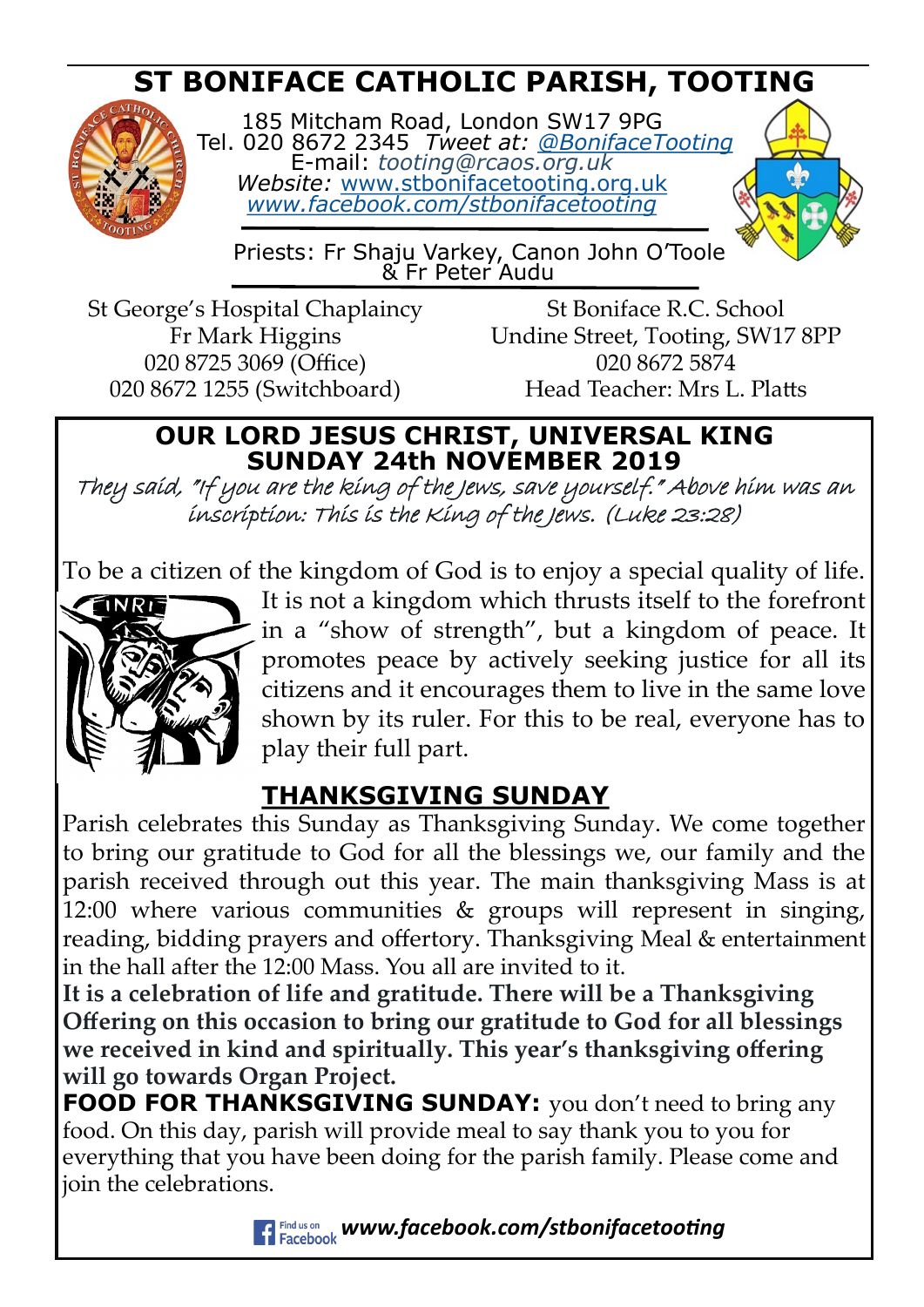# **ENTRANCE ANTIPHON**

*How worthy is the Lamb who has slain, to receive power and divinity, and wisdom and strength and honour. To him belong glory and power for ever and ever.* 

### **The Gloria**

**Glory to God in the highest, and on earth peace to people of good will. We praise you, we bless you, we adore you, we glorify you, we give you thanks for your great glory.** 

**Lord God, heavenly King, O God, almighty Father. Lord Jesus Christ, Only Begotten Son, Lord God, Lamb of God, Son of the Father, you take away the sins of the world, have mercy on us; you take away the sins of the world, receive our prayer; you are seated at the right hand of the Father, have mercy on us.** 

**For you alone are the Holy One, you alone are the Lord, you alone are the Most High, Jesus Christ, with the Holy Spirit, in the glory of God the Father. Amen.'**

#### **LITURGY OF THE WORD**



#### **FIRST READING**

#### *A reading from the book of 2 Samuel 5:1-3*

All the tribes of Israel then came to David at Hebron. 'Look' they said 'we are your own flesh and blood. In days past when Saul was our king, it was you who led Israel in all their exploits; and the Lord said to you, "You are the man who shall be shepherd of my people Israel, you shall be the leader of Israel."' So all the elders of Israel came to the king at Hebron, and King David made a pact with them at Hebron in the presence of the Lord, and they anointed David king of Israel.

The word of the Lord. *R***. Thanks be to God**

### *RESPONSORIAL PSALM Psalm 121(122):1-5 R. I rejoiced when I heard them say: 'Let us go to God's House'*

I rejoiced when I heard them say: 'Let us go to God's house'. And now our feet are standing Within your gates, O Jerusalem. *R*

Jerusalem is built as a city Strongly compact. It is there that The tribes go up, the tribes of the Lord. *R* 

For Israel's law it is, There to praise the Lord's name. There were set the thrones of judgement Of the house of David. *R*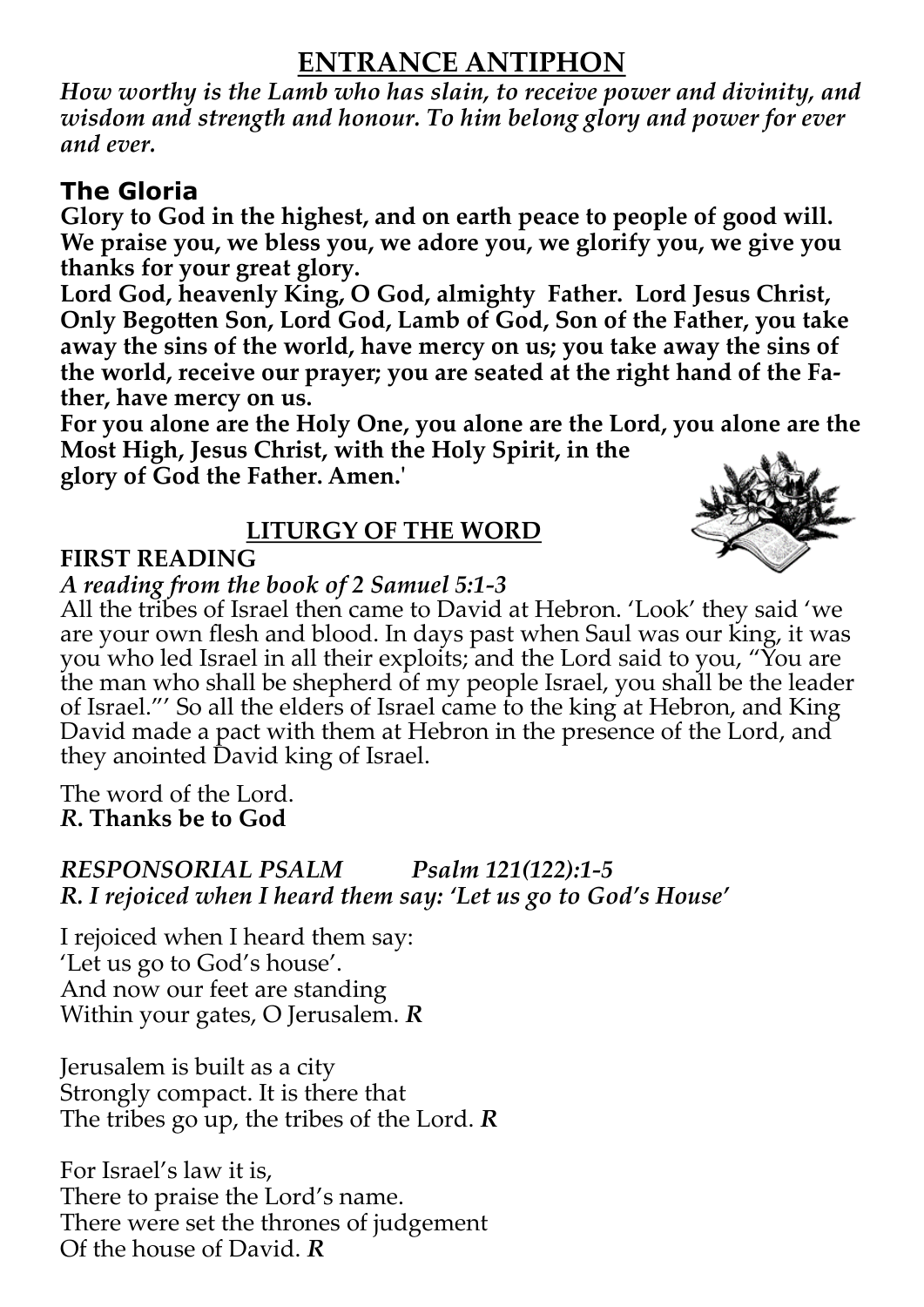#### **SECOND READING**

#### *A Reading from the second letter of St. Paul to the Colossians 1:12-20*

We give thanks to the Father who has made it possible for you to join the saints and with them to inherit the light. Because that is what he has done: he has taken us out of the power of darkness and created a place for us in the kingdom of the Son that he loves, and in him, we gain our freedom, the forgiveness of our sins.

He is the image of the unseen God and the first-born of all creation, for in him were created all things in heaven and on earth: everything visible and everything invisible, Thrones, Dominations, Sovereignties, Powers – all things were created through him and for him. Before anything was created, he existed, and he holds all things in unity. Now the Church is his body, he is its head.

As he is the Beginning, he was first to be born from the dead, so that he should be first in every way; because God wanted all perfection to be found in him and all things to be reconciled through him and for him, everything in heaven and everything on earth, when he made peace by his death on the cross.

The word of the Lord **R. Thanks be to God**.

#### **GOSPEL ACCLAMATION**

#### *Alleluia, alleluia! Blessings on him who comes in the name of the Lord! Blessings on the coming kingdom of our father David! Alleluia!*

#### **GOSPEL**

#### *A Reading from the holy Gospel according to Luke 23:35-43*

The people stayed there before the cross watching Jesus. As for the leaders, they jeered at him. 'He saved others,' they said 'let him save himself if he is the Christ of God, the Chosen One.' The soldiers mocked him too, and when they approached to offer vinegar they said, 'If you are the king of the Jews, save yourself.' Above him there was an inscription: 'This is the King of the Jews.' One of the criminals hanging there abused him. 'Are you not the Christ?' he said. 'Save yourself and us as well.' But the other spoke up and rebuked him. 'Have you no fear of God at all?' he said. 'You got the same sentence as he did, but in our case we deserved it: we are paying for what we did. But this man has done nothing wrong. Jesus,' he said 'remember me when you come into your kingdom.' 'Indeed, I promise you,' he replied 'today you will be with me in paradise.'

The Gospel of the Lord. **R. Praise to you Lord Jesus Christ**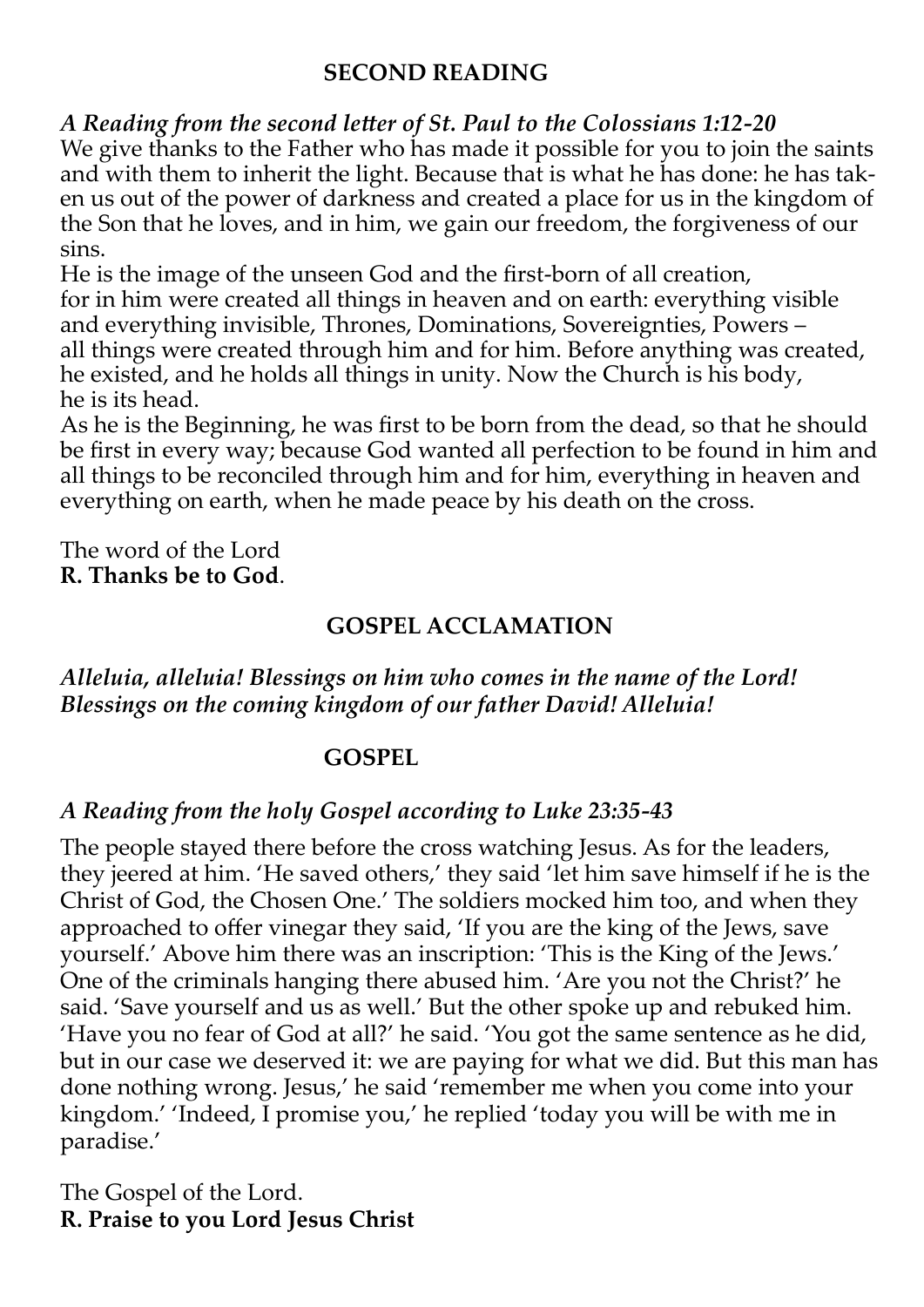#### **THE NICENE CREED**

**I believe in one God, the Father almighty, maker of heaven and earth, of all things visible and invisible.**

**I believe in one Lord Jesus Christ, the Only Begotten Son of God, born of the Father before all ages. God from God, Light from Light, true God from true God, begotten, not made, consubstantial with the Father; Through him all things were made.
For us men and for our salvation he came down from heaven, and by the Holy Spirit (all bow)** *was incarnate of the Virgin Mary, and became man.* **For our sake he was crucified under Pontius Pilate, he suffered death and was buried, and rose again on the third day in accordance with the Scriptures. He ascended into heaven and is seated at the right hand of the Father. He will come again in glory to judge the living and the dead and his kingdom will have no end.** 

**I believe in the Holy Spirit, the Lord, the giver of life, who proceeds from the Father and the Son, who with the Father and the Son is adored and glorified, who has spoken through the prophets.**

**I believe in one, holy, catholic, and apostolic Church. I confess one baptism for the forgiveness of sins and I look forward to the resurrection of the dead and the life of the world to come. Amen.** 

### **THE LITURGY OF THE EUCHARIST**

### **SANCTUS:**

**Holy, Holy, Holy Lord God of hosts. Heaven and earth are full of your glory. Hosanna in the highest. Blessed is he who comes in the name of the Lord. Hosanna in the highest.**

### **THE MYSTERY OF FAITH.**

*We proclaim your Death, O Lord, and profess your Resurrection, until you come again.* 

### **COMMUNION RITE**

Deliver us, Lord, we pray…

*For the kingdom, the power and the glory are yours now and for ever* **Behold the Lamb of God…***Lord, I am not worthy that you should enter under my roof, but only say the word and my soul shall be healed.*

**COMMUNION ANTIPHON The Lord sits as King forever. The Lord will bless his people with peace.** 

# **PARISH INFORMATION, FAITH NEWS & MISSION**

**CHRISTMAS DECORATION:** All are requested to come and help in decorating the Church on **Saturday 14th December after the 6.30pm Mass**. Many thanks. If anyone is free, please come and help after 9.30am Mass on Monday & Tuesday (25th & 26 November) for getting ready Christmas decorations.

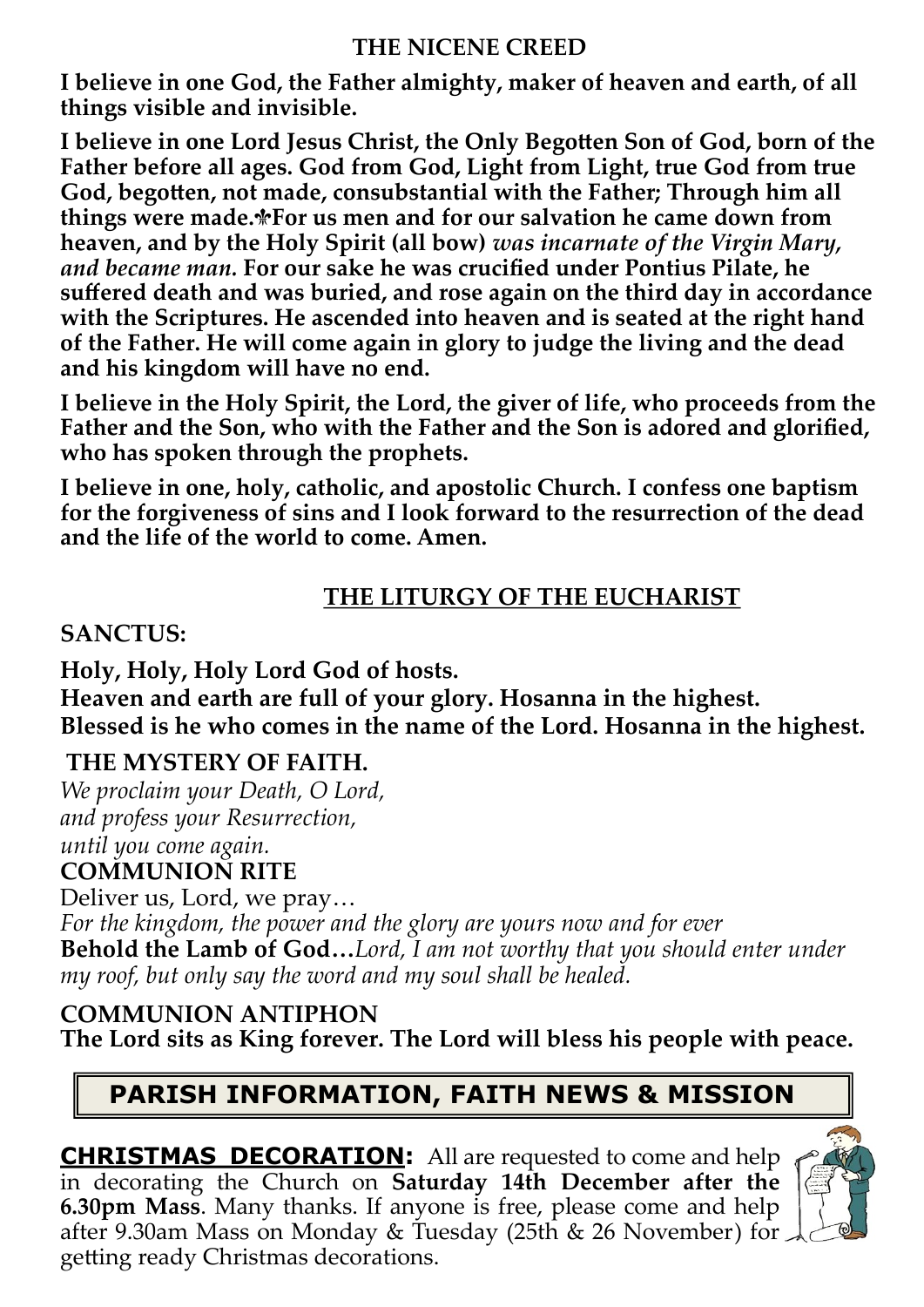**ST FRANCIS XAVIER'S FEAST**: Parish is celebrating the feast of St Francis Xavier on *next Sunday, 1st December.* Mass at 6.30pm followed by celebration in the hall.

**THANKSGIVING SUNDAY SPECIAL OFFERING**: Please drop your Thanksgiving Offering the envelope in the box provided. Many thanks.

**TRAINING FOR ALTAR SERVERS:** The next training sessions are on **SATURDAY 7th & 14th DECEMBER** at 4pm.

**CHOCOLATE & WINE TOMBOLA:** If you can, please donate a box of chocolates or a wine bottle as TOMBOLA prizes for the Christmas Party celebrations. Please bring them and place them in the basket / box at the back of the Church.

**ALL NATIONS CAROL SERVICE (**Parish Carol Service):: This year, we will have a **carol service, on SUNDAY 22nd DECEMBER at 5pm led by Parish Choir and different nationalities** sung in different languages.

**BIBLE STUDY:** Parish is starting a Bible Study evenings on **First & Third Mondays of month 7.15-8pm**. The first one will be on *Monday 2nd December 2019*

**CHURCH IS GOD'S HOUSE:** *Jesus is waiting for us to welcome and talk to us as we enter the Church. Please keep the spirit of prayer in the Church. No food & Drink in the Church.*

**ORGAN IN THE CHURCH**: Parish is planning to get a new organ as the existing one is beyond repair. *This year's Christmas Raffle* will be a fund raising event for the new organ. Thanks to all those who sponsored Raffle prizes.

**CHRISTMAS RAFFLE:** This year's Raffle is for raising money for a new organ. Please support generously by selling as many raffle tickets among your friends, family  $\&$  colleagues. Please return the counterfoils with the money to a priest or pass to the Parish Office. Thank you.

**NEW YEAR THANKSGIVING SERVICE & MASS:** We, as a Parish will come together and spend time in thanksgiving to God for all the blessings each one of us and our families have received in 2019. The Thanksgiving Service will begin at 11pm on Tuesday 31st December and we begin the New Year with the Lord in the Mass at midnight followed by New Year's celebration in the hall.

**PRE BAPTISMAL CLASS:** Next session is on Monday 25th November 2019 at 7.30pm in the Presbytery.

**CONFIRMATION CATECHISTS:** will meet on *Thursday 5th December at 7.15pm* in the presbytery. All the catechists are requested to attend.

**CHILDREN'S CHOIR***:* will sing at the **PARISH CAROLS SERVICE ON 22ND December** and **the first Mass of Christmas on 24th December**. Parents are encouraged to send your children for Choir practices on Sundays at 5pm on 1st, 8th & 16th December. *Please write down the name of the child and the contact number if your child can come for the practices.* Many thanks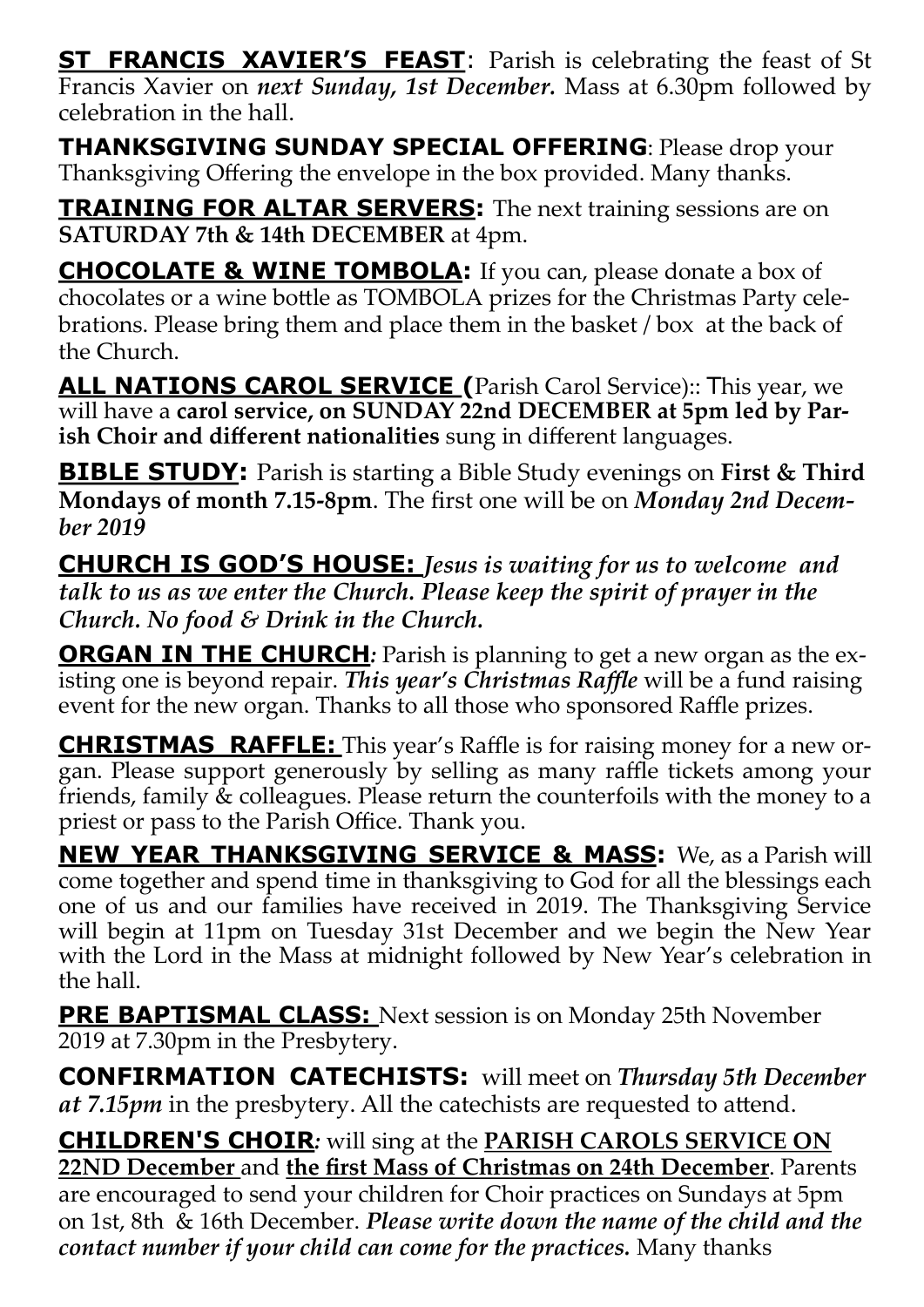**SIMBANG GABI:** (Filipino for "Night Mass") is a devotional nine-day series of Masses practised by Roman Catholics in the Philippines in anticipation of Christmas. There will be Simbang Gabi Masses in our church from the **16th-24th DEC at 6.30pm followed by refreshments in the hall.** 

**FIRST MASS OF CHRISTMAS: is ideal for children & families. Children will act out the gospel and will come for the Mass dressed as angel, shepherd or one that relates to Christmas theme. Please encourage your child to participate in it.** 

**CHRISTMAS PARTY:** Parish invites all of you to a Christmas Party on *Sunday 15th December 7pm-11.45pm in the main Hall. You need a ticket to join the party.*

**FIRST FIVE SATURDAYS DEVOTIONS:** Next one is on **Saturday 2th** December beginning with Adoration at 8.45am followed by morning prayers, Mass at 9.30am, Novena and Rosary. You all are invited

**MASS ATTENDANCE CARD:** Now onwards the parents of the children who are seeking school admission in Catholic School and also First Holy Communion & Confirmation should fill in a Mass attendance card which will be available from priests after weekend Masses. Many thanks

**LITURGY FOR CHILDREN:** At the beginning of **10:30am mass on Sunday, all children 5-10 years** are requested to come forward towards the Sanctuary to join for the liturgy procession. Catechists will lead them out to the Parish Meeting Room.

**INTERESTED IN BECOMING A CATHOLIC?(RCIA AND ADULT CONFIRMATION):** every year, the Parish runs a programme called "**RCIA**" for any person who was never baptised, or was baptised in another Christian tradition and would like to become a Catholic, or any Catholic adults who have never been confirmed. The next Session is on **Monday 25th November at 7.15pm in the Parish Meeting Room (in the Presbytery).**

**50+ CLUB:** Thank you to the club for raising £100 for the MacMillan Trust in their cake sale. Also please note the club will be **closed 29th November**. And the **last day is on the 6th December**. They will **return 10th January 2020**.

**FOOD BANK:** the box for Food Bank contributions is in the Coffee Shop.

**INFANTS BAPTISM:** Any parents who wish to baptise their children should register in the parish and attend the Mass regularly for at least six months. Those who moved recently to the parish should get evidence of the catholic practice. Fr Shaju will be happy to talk to you during Parish Open house if you have any queries.

*For all those who are celebrating their birthday this week the Parish wishes you a Happy Birthday and we join you to give thanks to God for the wonderful gift of life to you & you a special gift to us. The Parish also wishes every blessing to all the couples who are celebrating their wedding anniversary this week.*

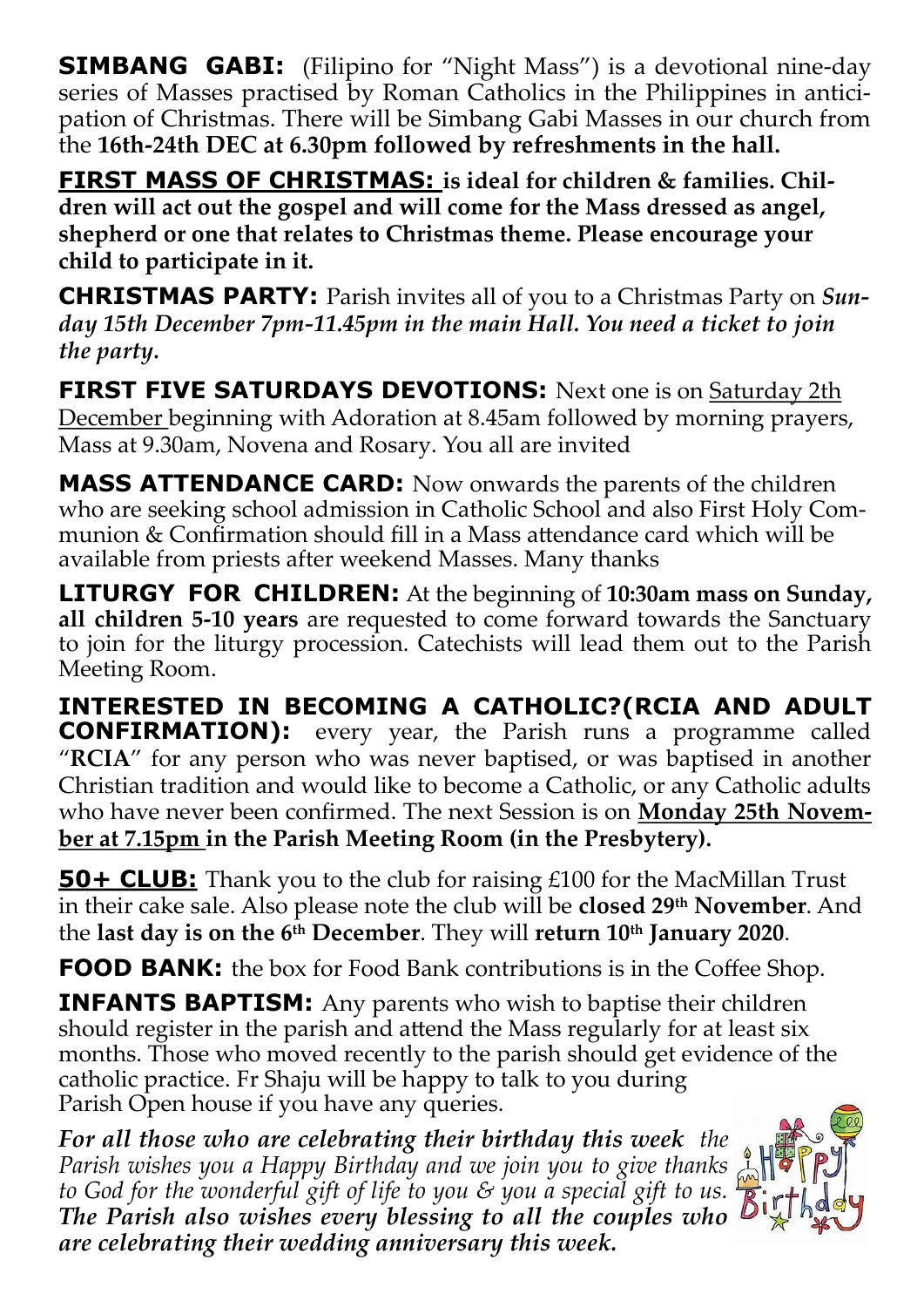**NEED TO SEE A PRIEST:** If you need to see a priest to sign a school supplementary form, discuss about baptism or wedding or a private matter, please come to the Parish Open House every Friday from 4pm– 6pm. No appointment needed

**HOSPITAL VISITS :** For any person admitted in St George's Hospital and who would like to see a priest, please contact Fr Mark Higgins, the hospital chaplain on 020 8725 3069. In an emergency, please ask the ward staff to contact the Catholic priest on call.

#### **PARISH PRAYER LIST Please remember in your prayers all those on our parish prayer list.**

**The Sick:** Rosario Alfonso, Rosalie Hickey, Anastatsia Ogbonna, Lizzie Lynch**,** Agnelo Fernades, Nilojan Mariyathas, Betty Joyce, Tony Hardy, Esther Daley, Norman Mendonca, Irene Mendonca, Julianna Hayfron, Nino Abel, Albert Folvi, Marciana Tangcay, Geoff Blwyddin Helena O'Connor, Pat Nolan, Norah Bolger, Anne Scanlon, Fortunata D'Souza, Nigel Searle, Gordon King, Maria Fatima, Fernando, Michael Andrade, Christina Grogan, Matilda Addison, Elizabeth Bosley & Janet Adams

**Anniversaries**: Patrick Gilhurst, Fredrick Manuel, Raymond D'Souza, Gloria Guillen and Marlo Luna**,** Rita D'Silva, Stephen Mason, Thomas Nugent, Eamon O'Sullivan, Bridget O'Dwyer, Daniel Moriarty, Barbara Morrissey, Jack McGuinness, Kathleen Jackson, John Hanahoe, Cornelius Coonihan, Evangeline Carpanen, Johanna Rookes, Hazel Hodges, Elizabeth Feely, James Maloney, Salome Sayno. **May they rest in peace – Amen.**

|          | 23rd & 24th November                                   | 30th November & 1st December          |  |  |  |
|----------|--------------------------------------------------------|---------------------------------------|--|--|--|
|          | LITURGICAL READERS (please collect a copy of the rota) |                                       |  |  |  |
|          | Sat18.30   Jim Russell, Doris Cubero                   | Daren Alfred, Milosz Woitowicz        |  |  |  |
| 09.00    | Jeanet Leyton, Ansshakila Mano-<br>haradas             | Luiza Lobo, Pat Willis                |  |  |  |
| 10.30    | Anastasia Ogbonna, Mary Sagoe                          | Ada Ikpoh, Rose Adroa                 |  |  |  |
| 12.00    | Cecilia Francis, Finnuala Lynch                        | Ian Johnson, Mikhaela Dayaday         |  |  |  |
| 18.30    | Susan Daniel, Sally Canizo                             | Angel Babu, Liza Asante               |  |  |  |
|          | <b>EUCHARISTIC MINISTERS</b>                           | (please collect a copy of the rota)   |  |  |  |
| Sat18.30 | Debra Anton, Matchel Bibat, Doris                      | Agnela Cabral, David Cabral, Ma-      |  |  |  |
|          | Cubero                                                 | nuel Cabral                           |  |  |  |
| 09.00    | Luiza Lobo, Erica Summers, Jane                        | Valrose Hayes, Coralee Hilton, Eliza- |  |  |  |
|          | Parper                                                 | beth Rodrigues                        |  |  |  |
| 10.30    | Josie McCarthy, Brenda McGrath,                        | Edy Endoza, Virginia Francois,        |  |  |  |
|          | Rui Rodrigues                                          | Damian P Keeling                      |  |  |  |
| 12.00    | Bernadine Fernandes, Denis Fer-                        | Rosemary John, Marjorie Smith,        |  |  |  |
|          | nandes, Tharma Kandiah                                 | Mary Mayne                            |  |  |  |
| 18.30    | Agnes Babu, Sharon Wrightman,                          | Reya Mathai, Julian De Souza, Barrie  |  |  |  |
|          | Barrie-Ellis-Daley                                     | Ellis-Daley                           |  |  |  |

| Church Cleaning:   Wk4: Mon 25th Nov @ 7pm   Wk1: Mon 2nd Dec @ 10am |  |
|----------------------------------------------------------------------|--|